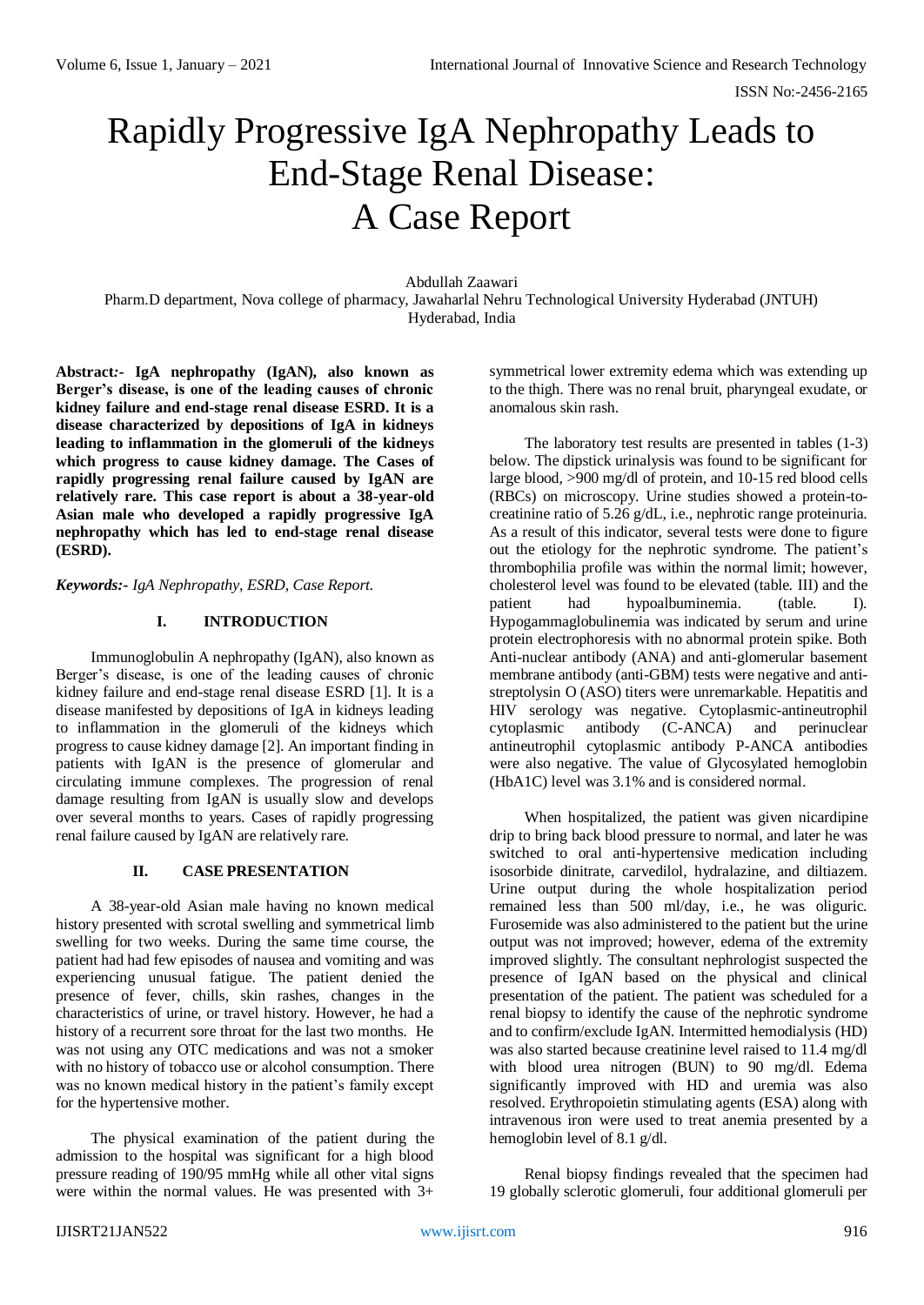ISSN No:-2456-2165

level of the section had segmental sclerosis, and three partial cellular crescents. Endocapillary hypercellularity was present as well. In the mesangium, the immunofluorescence assays confirmed the presence of 3+ diffuse fine granular staining for IgA and 2+ staining for IgM and C3. Based on the biopsy findings and clinical presentation, the diagnosis was made as rapidly progressive IgAN (2009 Oxford classification M1, E1, S1, T2) [4].

The medication chart on discharge comprised a betablocker, angiotensin-receptor-blocker, nondihydropyridine calcium-channel blocker, and hydralazine to control high blood pressure. High-intensity statin therapy was given for the management of hyperlipidemia. Given the ESRD, the patient was scheduled for hemodialysis thrice a week and he was suggested to meet a transplant nephrologist for the evaluation of possibilities of kidney transplantation in the future.

| TABLE I.<br><b>SERUM CHEMISTRY</b> |                      |                   |  |
|------------------------------------|----------------------|-------------------|--|
| <b>Test name</b>                   | Test result          | <b>Reference</b>  |  |
|                                    |                      | range             |  |
| Sodium (Na)                        | $137 \text{ mmol/L}$ | 135-145           |  |
|                                    |                      | mmol/L            |  |
| Potassium $(K)$                    | $4.1$ mmol/L         | $3.4 - 4.8$       |  |
|                                    |                      | mmol/L            |  |
| Chloride (Cl)                      | $105$ mmol/L         | $96-106$          |  |
|                                    |                      | mmol/L            |  |
| Bicarbonate (CHO3)                 | $27 \text{ mmol/L}$  | $21-28$ mmol/L    |  |
| Blood urea nitrogen (BUN)          | 54 mg/dL             | $10-20$ mg/dL     |  |
| Creatinine (Cr)                    | $8.7 \text{ mg/dL}$  | $0.6 - 1.2$ mg/dL |  |
| Albumin                            | $2.4$ g/dL           | $3.5 - 5.5$ g/dL  |  |
| Total protein                      | 5.1 $g/dL$           | 6.4-8.3 $g/dL$    |  |

| COMPLETE BLOOD PICTURE (CBP)<br>TABLE II. |  |
|-------------------------------------------|--|
|-------------------------------------------|--|

| <b>Test name</b>         | <b>Test result</b> | Reference           |
|--------------------------|--------------------|---------------------|
|                          |                    | range               |
| Hemoglobin (Hb)          | $8.1$ g/dL         | 12-16 $g/dL$        |
| Platelets (Thrombocytes) | $171 \times$       | $150-450 \times$    |
|                          | $10^3/\mu$ l       | $10^3/\mu$ l        |
| White blood cells        | $7.8 \times$       | $4.5 - 10.5 \times$ |
| (Leukocytes)             | $10^3/\mu$ l       | $10^3/\mu$ l        |
| Red blood cells          | $5.1 \times$       | 4.7-6.1 $\times$    |
| (Erythrocytes)           | $10^6/\mu l$       | $10^6/\mu l$        |
| Mean corpuscular volume  | 98.1 fL            | 78-102 fL           |
| (MCV)                    |                    |                     |

| TABLE III.               | <b>LIPID PROFILE</b> |                  |
|--------------------------|----------------------|------------------|
| <b>Test name</b>         | <b>Test result</b>   | <b>Reference</b> |
|                          |                      | range            |
| Cholesterol              | $215 \text{ mg/dL}$  | $<$ 200 mg/dL    |
| Low density lipid (LDL)  | $114$ mg/dL          | $<$ 130 mg/dL    |
| Triglycerides (TG)       | $106 \text{ mg/dL}$  | $<$ 150 mg/dL    |
| High density lipid (HDL) | 55 mg/dL             | $>45$ mg/dL      |

### **III. DISCUSSION**

IgA nephropathy has been described as being the top cause of glomerulonephritis and one of the leading causes of chronic kidney failure and end-stage renal disease ESRD [1,2,4]. Though it is a fact that IgA deposition with a predominance of Lambda light chains takes place in the glomerular mesangium, the pathophysiology of IgAN is not fully understood [5,6]. Patients with IgAN usually present in two scenarios. One is presenting with gross hematuria after an upper respiratory tract infection (URTI). The other form is presenting with hematuria along with a varying degree of proteinuria [7]. Nephrotic range proteinuria, thrombotic microangiopathy, and malignant hypertension might be present in severe and rapidly progressing cases of IgAN [8]. Performing renal biopsy is crucial in staging and classifying the disease according to Oxford Classification. It is also beneficial in determining the prognosis of the disease at the time of biopsy [4,8]. Other clinical findings and laboratory results that can help in determining the severity of the disease include high serum creatinine (Cr), reduction in glomerular filtration rate (GFR), persistent proteinuria, and hypertension (blood pressure  $> 140/90$  mmHg) [9]. The presence of pathological findings of crescents, tubular atrophy, interstitial fibrosis, glomerular and/or segmental sclerosis, and interstitial cellular infiltrates on renal biopsy is an indicator of worsening state of the disease and high risk of developing ESRD as seen in this case [10].

Management of "IgA nephropathy with crescentic glomerulonephritis has not been studied in randomized controlled trials and there have been only some observational studies for the treatment and management of it" [11]. The use of "pulse intravenous (IV) methylprednisolone to be followed by oral prednisone, IV cyclophosphamide, or plasmapheresis" was suggested by the observational studies [11]. However, the patient, in this case, had already developed ESRD by the time of diagnosis and hence was not given any trial of these therapies. Other treatment options in IgAN include "the use of angiotensin-converting enzyme inhibitors (ACE-I) or angiotensin receptor blockers (ARB)" to achieve better blood pressure control and proteinuria [12]. Regular assessment of serum Cr, GFR, urinary sediment, and proteinuria can be performed to monitor disease severity.

## **IV. CONCLUSION**

IgAN affects and damages the kidneys and can progress to ERSD. Though the progression to ESRD occurs over a long period, rapidly progressive IgAN can lead to ESRD over a relatively short time course. This case report presents a typical case of rapidly progressing IgAN in which the patient had already developed ESRD by the time of diagnosis. Early diagnosis and treatment are of key importance in the prevention of progressive forms of IgAN nephropathy.